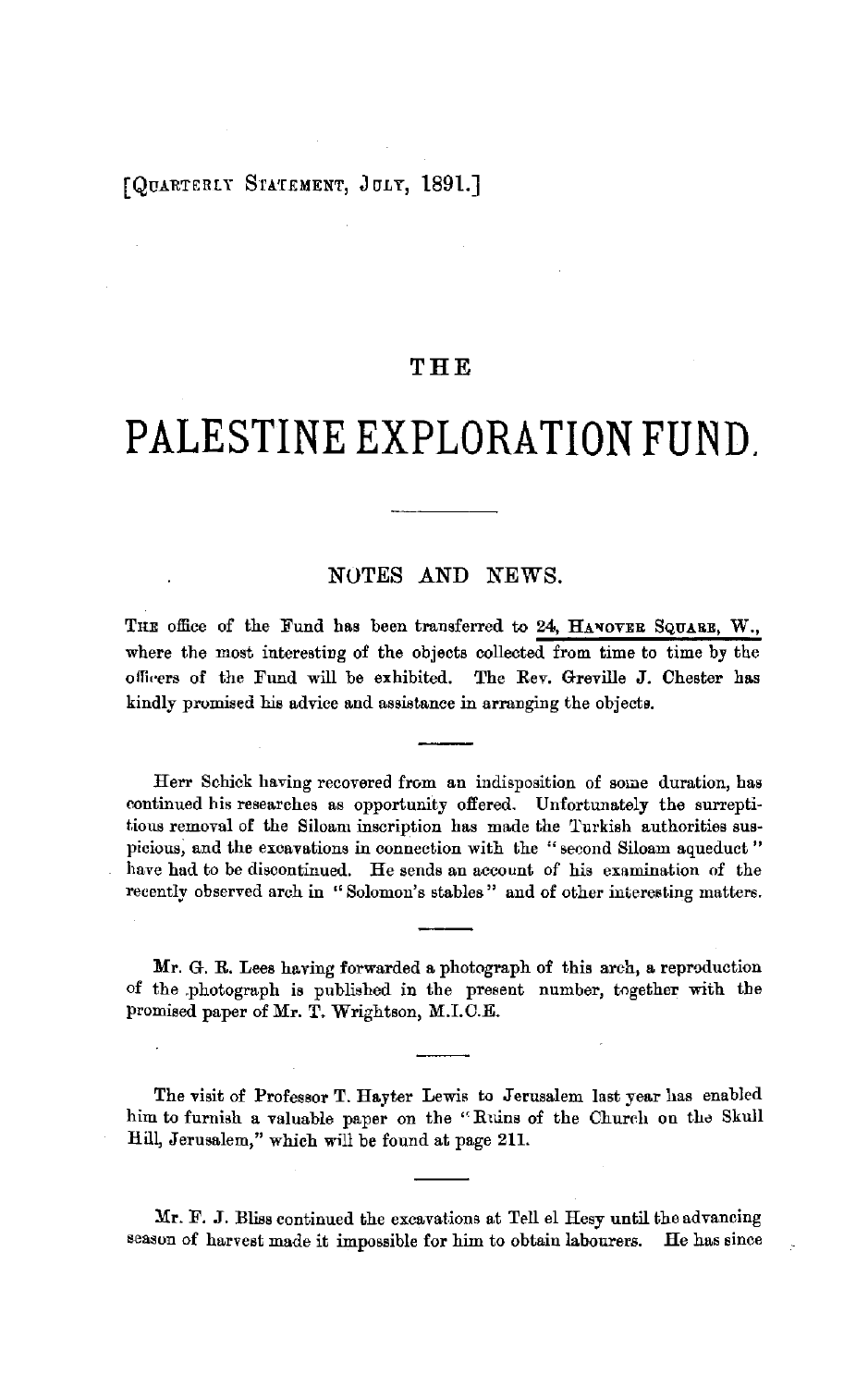#### **192** NOTES AND NEWS.

been occupied in writing a detailed report of his work which will be published in the October *Quarterly Statement.* 

According to the *Jewisk Gkronlele* the Jaffa and Jerusalem Railway bas been opened as far as Ramleh,

On the occasion of his visit to Edinburgh to reecive the honorary degree of LL.D., which has been conferred on him by the University of that city, Major Conder delivered a lecture in the Freemascns' Hall on Palestine Exploration. Sir William Muir presided, and there was a large attendance. On. the motion of the Rev. **J.** G. Cunningham, seconded by the Rev. Professor Duns, Major Conder was cordially thanked for his lecture.

Messrs. Kegan Paul and Co. have just issned a work by **Mr.** George St. Clair, F.G.S., on "Buried Cities and Bible Countries," It contains numerous maps and drawings, several of which have been lent by the Fund. It will be remembered that **Mr.** St. Clair was for many years one of tbe autl.orised lecturers for the Fund.

Mr. F. **J.** Bliss has furnished an elaborate paper on "The Maronites," which »ill shortly be published.

It may be well to mention that plans and photographs alluded to in the reports from Jerusalem and elsewhere cannot all be published, but all are preserved in the offices of the Fund, where they may be seen by subscribers.

The first volume of the "Survey of Eastern Palestine," by Major Conder, has been issued to subscribers. It is accompanied by a map of the portion *ot* country surveyed, special plans, and upwards of 350 drawings of ruins, tombs, dolmens, stone circles, inscriptions, &c. The edition is limited to 500. The first 250 subscribers pay seven guineas for the three volumes; subscribers to the "Survey of Western Palestine" are privileged to have the volumes for this sum. The price will be raised, after 250 names are received to twelve guineas. The Committee are pledged never to let any *copies be subscribed under the sum of seven guineas.* Mr. A. P. Watt, 2, Paternoster Square, is the Sole Agent. The attention of intending subscribers is directed to the announcement after Maps and before Contents of this number.

Mr. H. Chichester Hart's "Fauna and Flora of Sinai, Petra, and the Wady 'Arabah" has been completed and sent out to subscribers.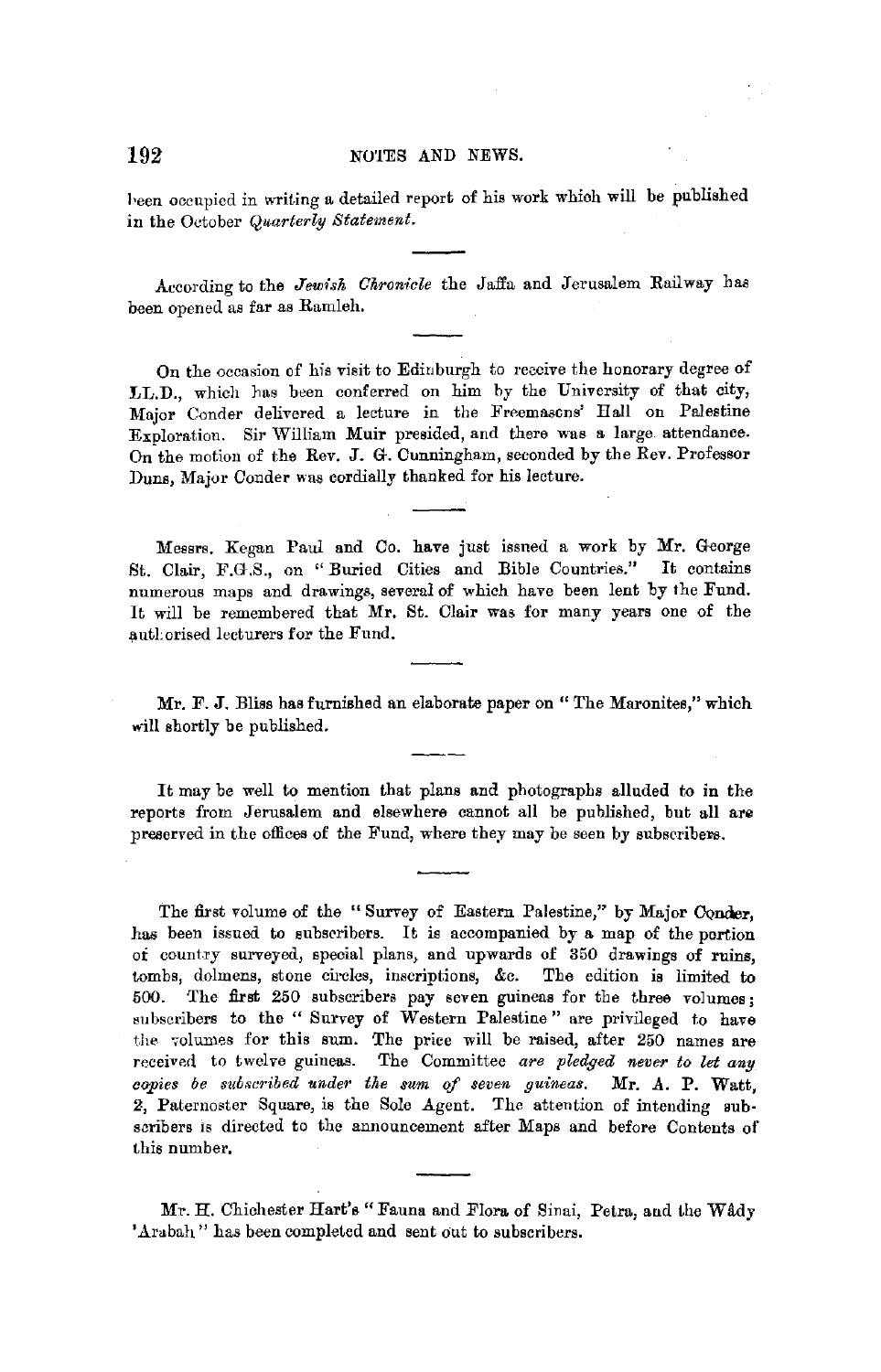The following gentlemen have kindly consented to act as Honorary Local Secretaries :

Jolm Whitehead, Rsq., Esplanade, Guernsey.

A. B. Lloyd, Esq. (in the place of Mr. Greenwell, resigned), for Newca,tle-on-Tyne.

The Committee have to acknowledge with thanks the following donation to the Library of the Fund,  $viz. :$ 

" Itinerarium D. Beniaminis cum Versione et Notis Constantini L'Empereur <sup>"</sup>ab Oppyck, S.T.D. et S.L.P. in Acad. Lugd. Batava,' from the Rev. George H. Culshaw.

The books now contained in the Society's publications comprise an amount of information on Palestine, and on the researches conducted in the country, which can be found in no other publications. It must never be forgotten that no single traveller, however well equipped by previous knowledge, can compete with a scientific body of explorers, instructed in the periods required, and provided with all the instruments necessary for carrying out their work. The books are the following *(the whole set* (I *to* 16) *can be obtained by subscribers to the Fund by application to the Head* OjJfoe *only* (24, *Hanover Square,* W.), *for* £3 0s, 0d., carriage paid to any part in the United Kingdom only)  $:$ 

By Major Conder, R.E.-

- (1) "Tent Work in Palestine,"-A. popular account of the Survey of Western Palestine, freely illustrated by drawings made by the author himself. This is not a dry record of the sepulchres, **or a** descriptive catalogue of ruins, springs, and valleys, but a continuous narrative full of observa· tions upon the manners and customs of the people, the Biblical associations of the sites, the Holy City and its memories, and is based npon a six years' experience in the country itself. No other modern traveller has enjoyed the same advantages as Major Conder, or has used his opportunities to better purpose.
- (2) "Heth and Moab."-Under this title Major Conder provides a narrative, as bright and as full of interest as " Tent Work," of the expedition **for**  the *Survey of Eastern Palestine*. How the party began by a flying visit to North Syria, in order to discover the Holy City-Kadesh- of the children of Heth ; how they fared across the Jordan, and what dis• coveries they made there, will be found in this volume.
- (3) Major Conder's "Syrian Stone Lore."-This volume, the least known of Major Conder's works, is, perhaps, the most valuable. It attempts a task never before approached-the reconstruction of Palestine from its monuments. It shows what we should know of Syria if there were no Bible, and it illustrates the Bible from the monuments.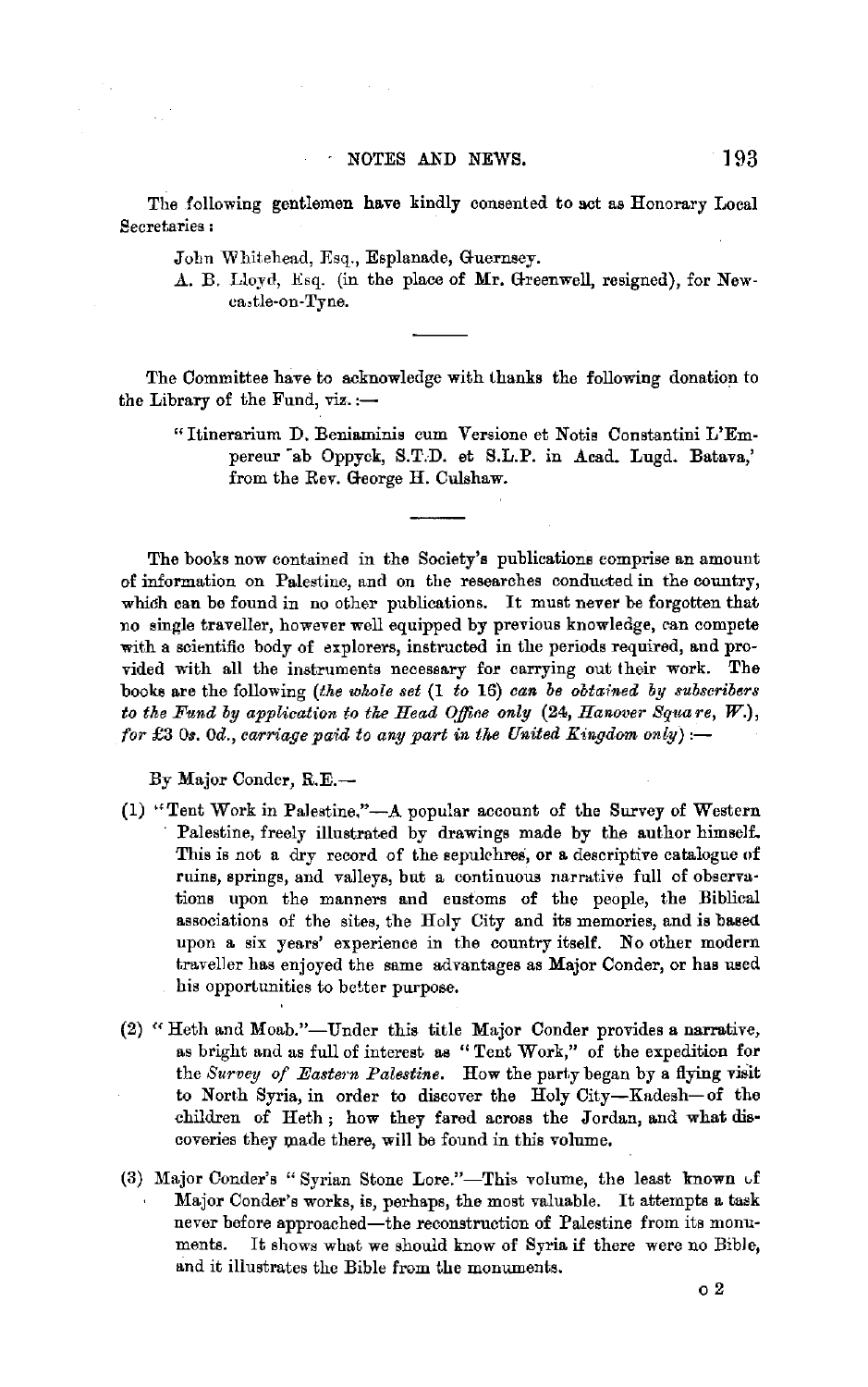- (4) Major Conder's "Altaic Inscriptions."-This book is an attempt to read the Hittite Inscriptions. The author has seen no reason to change his views since the publication of the work.
- (5) Professor Hull's" Mount Seir."-This is a popular account of the Geological Expedition conducted by Professor Hull for the Committee of the Palestine Fund. The part which deals with the Valley of Arabah will be found entirely new and interesting.
- (6) Herr Schumacher's "Across the Jordan."
- (7) Herr Schumacher's "Jaulan."-These two books must he taken in continuation of Major Conder's works issued as instalments of the "Survey of Eastern Palestine." They are full of drawings, sketches, and plans, and contain many valuable remarks upon manners and customs.
- (8) "The Memoirs of Twenty-one Years' Work."-This work is a popular acoount of the researches conducted by the Society during the past twenty-one years of its existence. It will he found not only valuable in itself as an interesting work, but also as a hook of reference, and especially usefnl in order to show what has been doing, and is still doing, by this Society.
- (9) Herr Schumacher's "Kh. Fahil." The ancient Pella, the first retreat of the Christians ; with map and illustrations.
- (10) Names and Places in the Old and New Testament and Apocrypha, with their modern identifications, with reference to Josephus, the Memoirs, and *Quarterly Statements.*
- (11) Besant and Palmer's "History of Jerusalem."-The "History of Jerusalem," which was originally published in 1871, and has long been completely out of print, covers a period and is compiled from materials not included in any other work, though some of the contents have been plundered by later works on the same subject. It begins with the siege by Titus and continues to the fourteenth century, including the Early Christian period, the Moslem invasion, the Mediaval pilgrims, the Mohammedan pilgrims, the Crusades, the Latin Kingdom, the victorious career of Saladin, the Crusade of Children, and many other little-known episodes in the history of the city and the country.
- (12) Northern 'Ajlûn "Within the Decapolis," by Herr Schumacher.

By Henry A. Harper-

(13) "The Bible and Modern Discoveries."-This work, written by a Member of the Executive Committee of the Palestine Exploration Fund, is an endeavour to present in a simple and popular, but yet a connected form, the Biblical results of *22* years' work of the Palestine Exploration Fund. The writer has also availed himself of the discoveries made by the .American Expeditions and the Egyptian Exploration Fund, as well as discoveries of interest made hy independent travellers.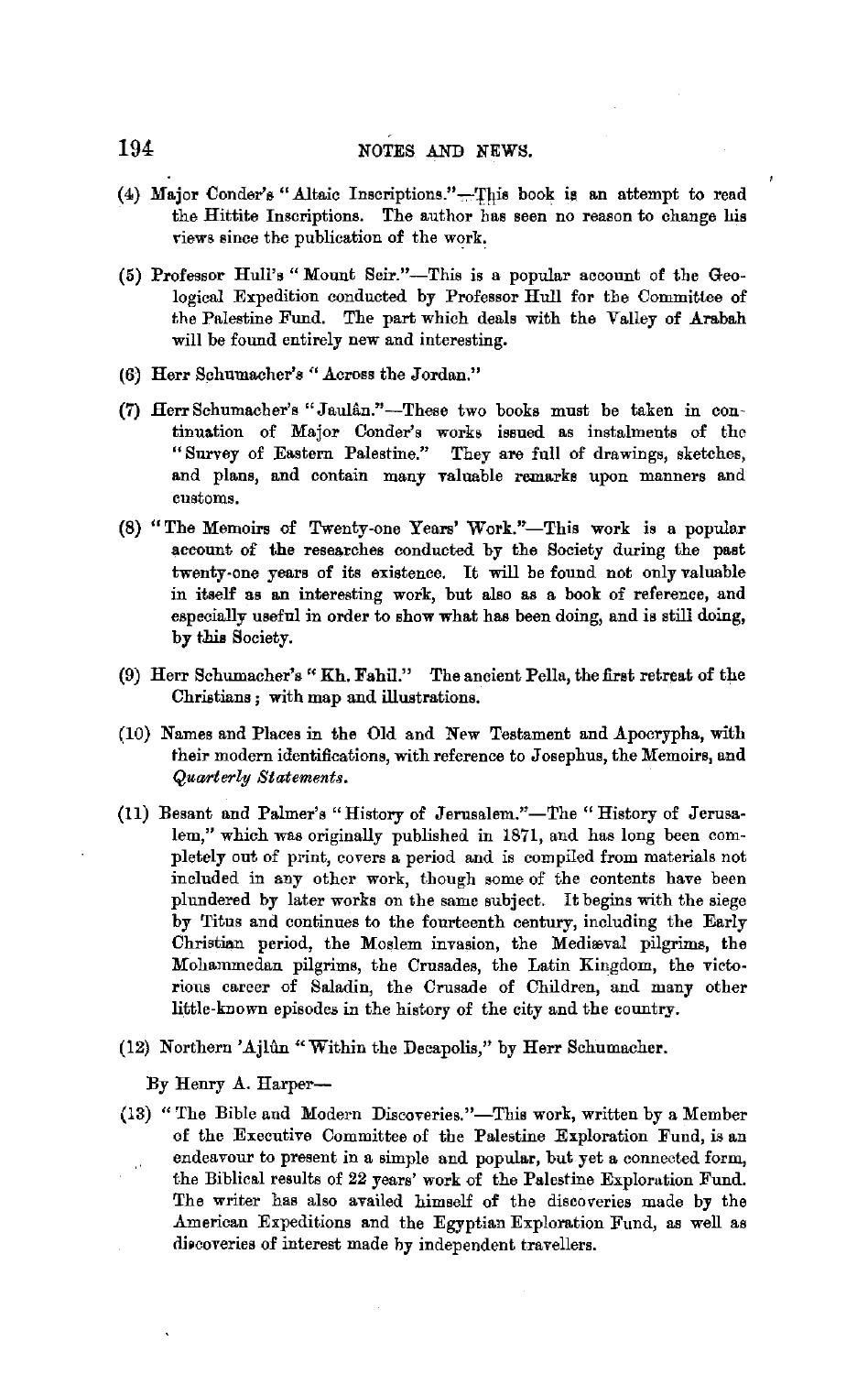The Bible story, from the call of Abraham to the Captivity, is taken, and details given of the light thrown by modern research on the sacred annals. Eastern customs and modes of thought are explained whenever the writer thought that they illustrated the text. This plain and simple method has never before been adopted in dealing with modern discovery.

To the Clergy and Sunday School Teachers, as well as to all those who love the Bible, the writer hopes this work will prove useful. He is personally acquainted with the iand ; nearly all the places spoken of he has visited, and most of them he has moreover sketched or painted. It should be noted that the book is admirably adapted for the School or Village Library.

By Guy le Strange-

(14) "Palestine under the Moslems."-For a long time it had been desired by the Committee to presem to the world some of the great hoards of information about Palestine which lie buried in the Arabic texts of the Moslem geographers and travellers of the Middle Ages. Some few of the works, or parts of the works, have been already translated into Latin, French, and German. Hardly anything has been done with them in English, and no attempt has ever been made to systematise, compare, and annotate them.

This has now been done for the Society by Mr. Guy le Strange. The work is divided into chapters on Syria, Palestine, Jerusalem, and Damascus, the provincial capitals and chief towns, and the legends related by the writers consulted. These writers begin with the ninth century and continue until the fifteenth. The volume contains maps and illustrations required for the elucidation of the text.

The Committee have great confidence that this work-so novel, so useful to students of mediaval history, and to all those interested in the continuous story of the Holy Land-will meet with the success which its learned author deserves.

By **W. M.** Flinders Petrie-

(15) "Lachish" (one of the five strongholds of the Amorites). $-$ An account of the excavations conducted by Mr. Petrie in the spring of 1890, with view of Tell, plans and sections; and upwards of 270 drawings of the objects found.

By Trelawney Sannders-

(16) "An Introduction to the Survey of Western Palestine, describing its Waterways, Plains, and Highlands, with special reference to the Water Basin-(Map. No. 10)."

The new map of Palestine, so long in hand, is now ready. It embraces both sides of the Jordan, and extends from Baalbek in the north to Kadesh Barnea in the wuth. All the modern names are in black; over these **are**  printed in red the Old Testament and Apocrypha names. The New Testament,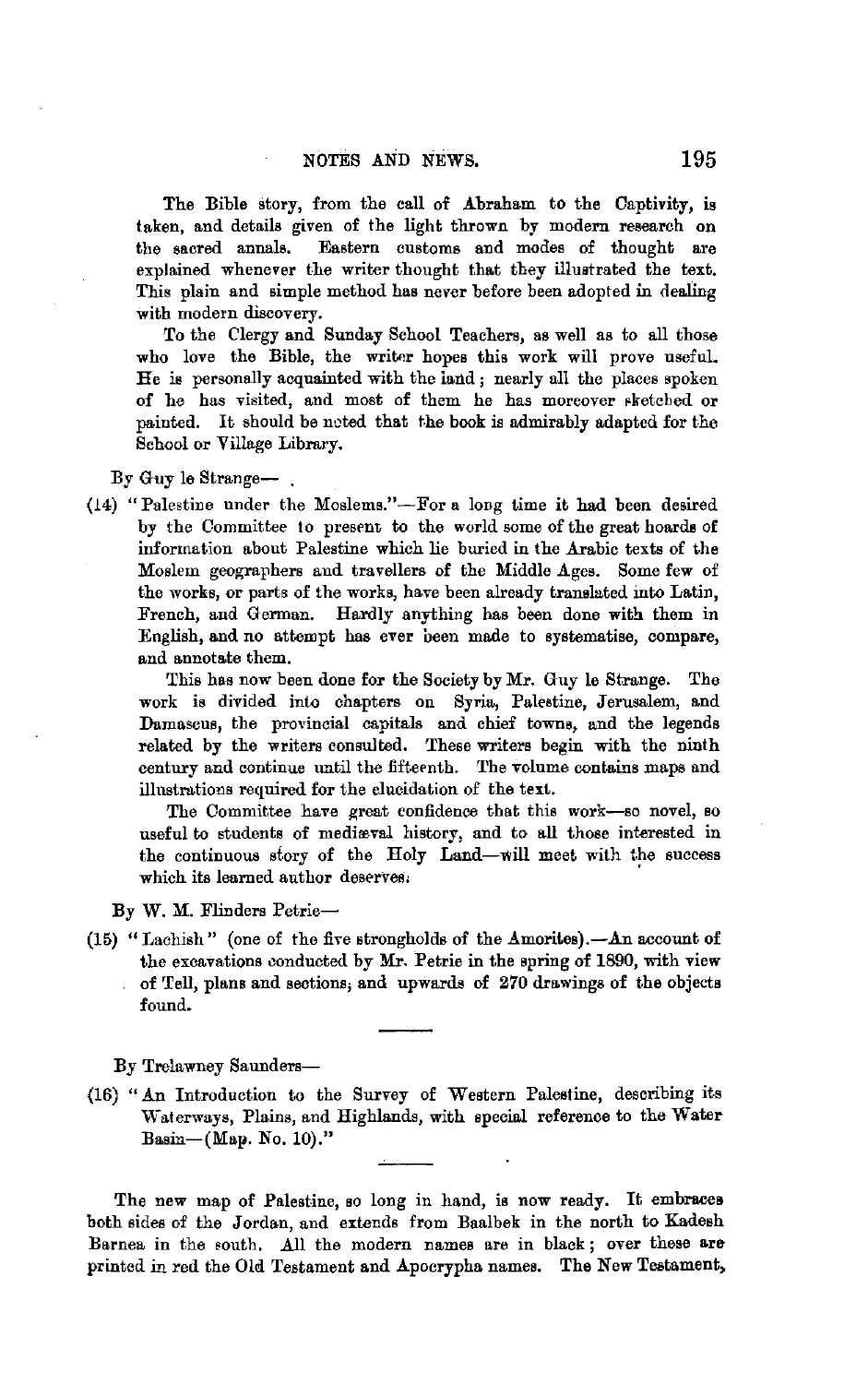Josephus, and Talmudic names are in blue, and the tribal possessions are tinted in colours, giving clearly all the identifications up to date. It is the most comprehensive map that has been published, and will be invaluable to universities, colleges, schools, &c.

It is published in 21 sheets, with paper cover; price to subscribers to the Fund, 24s., to the public, £2. It can be had mounted on cloth, rollers, and varnished for hanging. The size is 8 feet by 6 feet. The cost of mounting will be extra *(see* Maps).

Branch Associations of the Bible Society, all Sunday School unions within the Sunday School Institute, the Sunday School Union, and the Wesleyan Sunday School Institute, will please observe that by a special Resolution of the Committee they will henceforth be treated as subscribers and be allowed to purchase the books and maps (by application only to the Secretary) at reduced price.

The income of the Society, from March 23rd to June 17th, was-from annual subscriptions and donations, including Local Societies, £178 19s. 6d. ; from all sources, £281 15s. 6d. The expenditure during the same period was £513 *Os. 10d.* On June 18th the balance in the Bank was £519 15s. *7d.* 

Subscribers are begged to note that the following can be had by application to the office, at  $1s$ . each: $-$ 

- 1. Index to the *Quarterly Statement,* 1869-1880.
- 2. Cases for Herr Schumacher's "Jaulân."
- 3. Cases for the *Quarterly Statement,* in green or chocolate.
- 4. Cases for "Abila," "Pella," and "'Ajlûn" in one volume.

Early numbers of the *Quarterly Statement* are very rare. In order to make up complete sets, the Committee will be very glad to receive any of the following numbers :-

No. II, 1869; No. VII, 1870; No. III, 1871; January and April, 1872; January, 1883, and January, 1886.

It having again been reported to the Committee that certain book hawkers are representing themselves as agents of the Society, the Committee have to caution subscribers and the public that they have no book hawkers in their employ, and that none of their works are sold by itinerant agents.